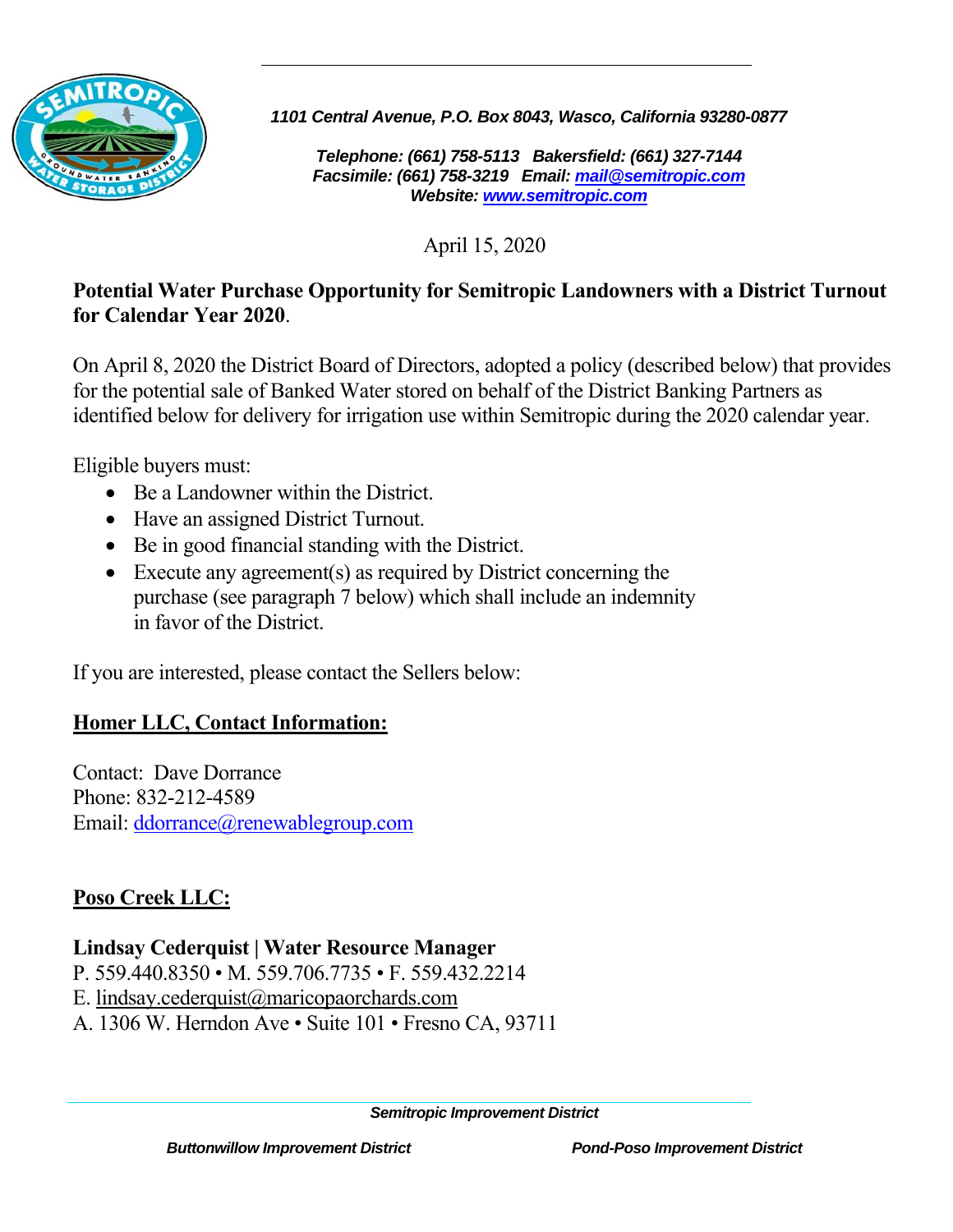**District Policy, April 8, 2020:** Sale of banked water from a District Banking Partner to a District Landowner for Irrigation during the year of Purchase:

- 1. The District is to create a web page advertising the water purchase opportunity noting the contact information for the party interested in selling water such that our District landowners are aware of the opportunity.
- 2. The District is not to be involved with establishing price as this is a transaction between the District's Banking Partner (Seller) and a District Landowner (Buyer).
- 3. It was noted that the Buyers must understand and acknowledge all limitations of the water supply e.g., the type of water being acquired and the water once acquired from the Banking Partner for irrigation during the year acquired will be made available to the purchasing landowner on a schedule as dictated by the Banking Partner's share of the District's banking recovery operations and is subject to the Banking Partner's banking contract with the District.
- 4. The Banking Partner will recover the water to be transferred to a District Landowner under their respective rights as granted in the contract for banking with the District and will pay all fees as it pertains to the recovery of banked water under the contract with the District for banking with the point of delivery being a District Landowner. This will negate the need for payment for Arsenic treatment and will not require the energy to lift the water to the California Aqueduct.
- 5. Once the Buyer and Seller reach agreement, the buyer and seller are to provide written notice to the District of the transaction identifying the quantity of water to be recovered by the Banking Partner and transferred to the Buyer. Once the notice is received the District will provide the Banking Partner with an approximate schedule for the recovery of the water and the schedule as to when the water would be available for delivery to the Buyer.
- 6. The Buyer will be charged the standard wheeling fee as established by the District.
- 7. As a condition precedent to any transaction, Banking Partner and Buyer shall assume all risks and are solely responsible for obtaining any necessary approvals and compliance with all applicable legal requirements pertaining to the transaction, and shall sign all agreements deemed appropriate by the District in its sole and absolute discretion, which shall including appropriate indemnity, hold harmless and insurance protection in favor of the District. District shall not suffer any loss or be involved any disputes and makes no representations or warranties whatsoever regarding any such transaction.
- 8. Each transaction shall be subject to all District restrictions, requirements and obligations and then applicable provisions of the District's Consolidated Rules and Regulations for Distribution of Water.
- 9. The Board of Directors may rescind, suspend or modify this policy if it deems appropriate in its sole and absolute discretion.